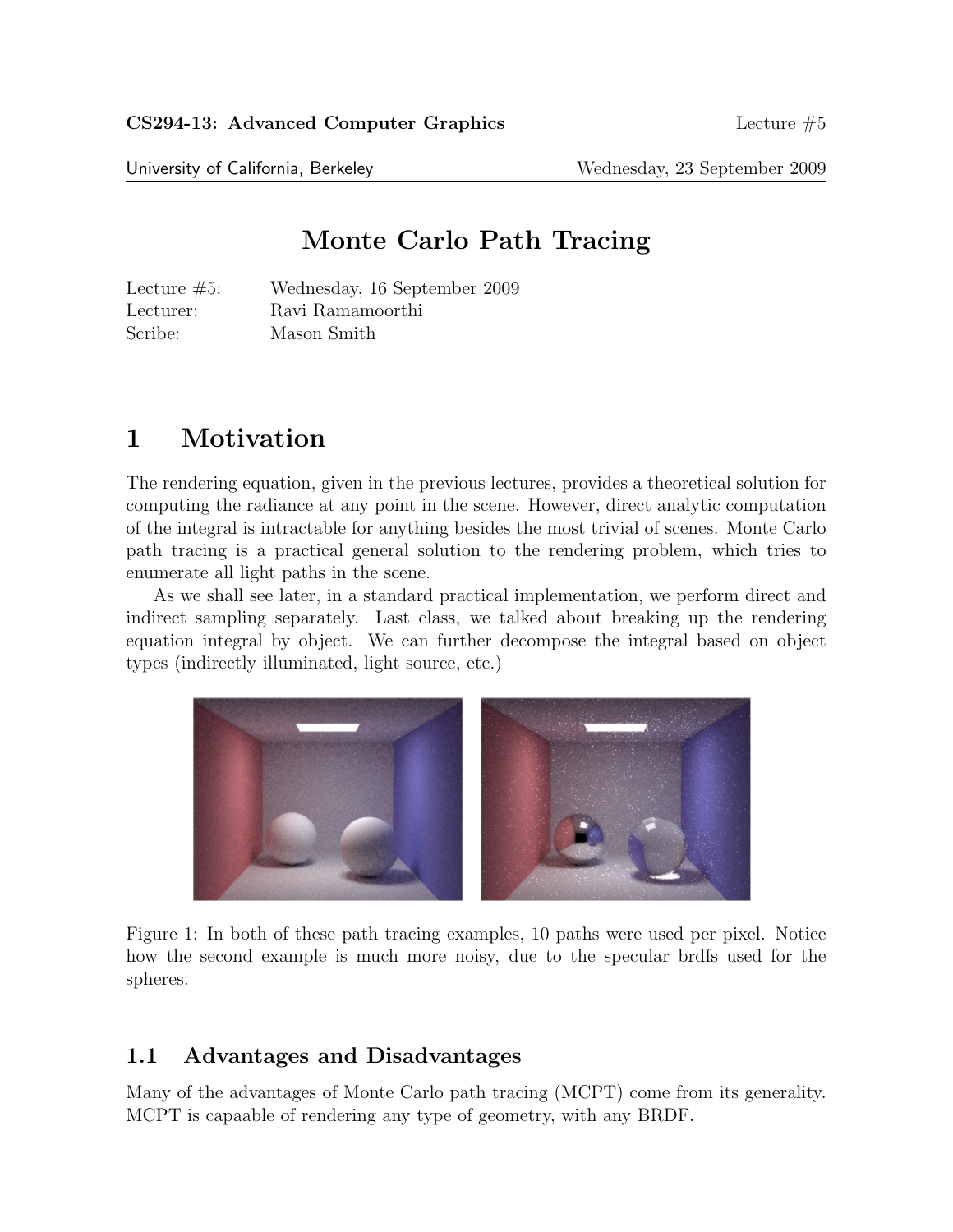

Figure 2: Examples from the arnold renderer

Furthermore, MCPT takes into account all types of light paths. We can enumerate light paths using regular expression notation. If we let S and D represent specular and diffuse surfaces and we let  $L$  and  $E$  represent the light and the camera eye repsectively, then we note that MCPT can handle all light paths  $L(S|D)^*E$ . By contrast, Whitted ray tracing cannot handle diffuse-diffuse reflections of the form  $LDDD * E$ , and radiosity does not handle specular reflections, e.g. of the form  $LDSS * E$ .

MCPT has other advantages. Basic MCPT is an unbiased algorithm. Recall that  $T(X)$  is an unbiased estimator of X if  $\mathbb{E}[T(X)] = X$ . Thus, error in the image appears as noise do the the variance of the sample estimates, rather than less visually-appealing structured artifacts.

The main disadvantage to MCPT is its speed. The final result converges only in  $\Theta(n)$ , where n is the number of samples used in the approximation. We can use various approaches to try to decrease the variance in the image or increase the speed of the algorithm, but these extensions often sacrificed the unbiased nature of the algorithm.

### 2 Monte Carlo Path Tracing

In MCPT, we integrate the radiance for each pixel by randomly sampling paths and computing the radiance along those paths. We use the samples as an estimate for the radiance.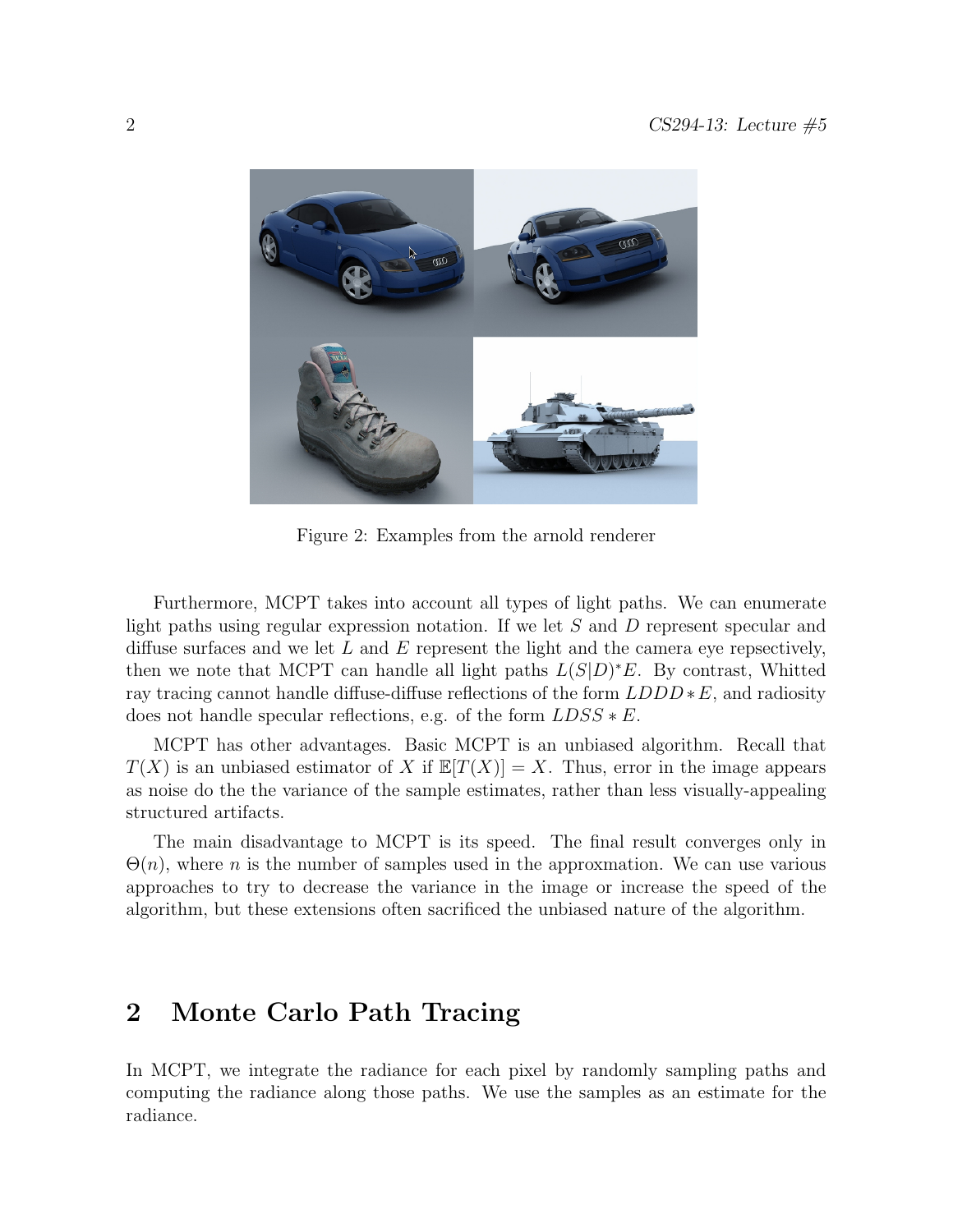### 2.1 Simple Implementation

Here we present a (very) naïve implementation of MCPT.

```
for all pixels p do
  Cast n samples within pixel square and average
  pixel-color += \frac{1}{n} \times TracePath(p, d)end for
TracePath(p, d):
BEGIN
Find nearest intersection p'if Emitted then
  { The extra factor of 2 comes from the probability \frac{1}{2} reweighting. }
  return 2 ∗ L_{emit}else if Reflected then
  Generate ray in random direction d'return 2 \times f_r(d \to d') \times (n \cdot d') \times TracePath(p', d')end if
END
```
This implementation is naïve in a number of ways. First, this method essentially doesn't support point-light sources. Since the probability of choosing a random direction point directly at a point light is essentially 0, we would never record any contribution from these lights.

Furthermore, this method wastes a large number of rays. For instance, for nonemissive objects in the scene, we waste 50% of the the rays by returning no luminance.

We want to improve efficiency, ideally without introducing bias. For this, we rely on some of the variance reduction techinques discussed in previous lectures.

## 3 Variance Reduction

#### 3.1 Importance Sampling

In many scenes, certain areas contribute more to the scene than others. For instance, direct lighting on an object typically contributes much more to the observed radiance than indirect lighting, whenever direct lighting is present.

Similarly, output angles with a higher BRDF, given the incoming angles, will contribute more to the radiance at a point on a surface. As an extreme example, consider a perfectly specular mirror. For a given incoming direction, all of the radiance is contributed by exactly one outgoing direction. Even taking a thousand samples will likely yield no contribution, compared to just one sample in the ideal direction.

Importance sampling uses this phenomenon to our advantage. With importance sampling, we bias our sample paths towards those where we expect a larger contribution. This can occur in two ways, as outlined above: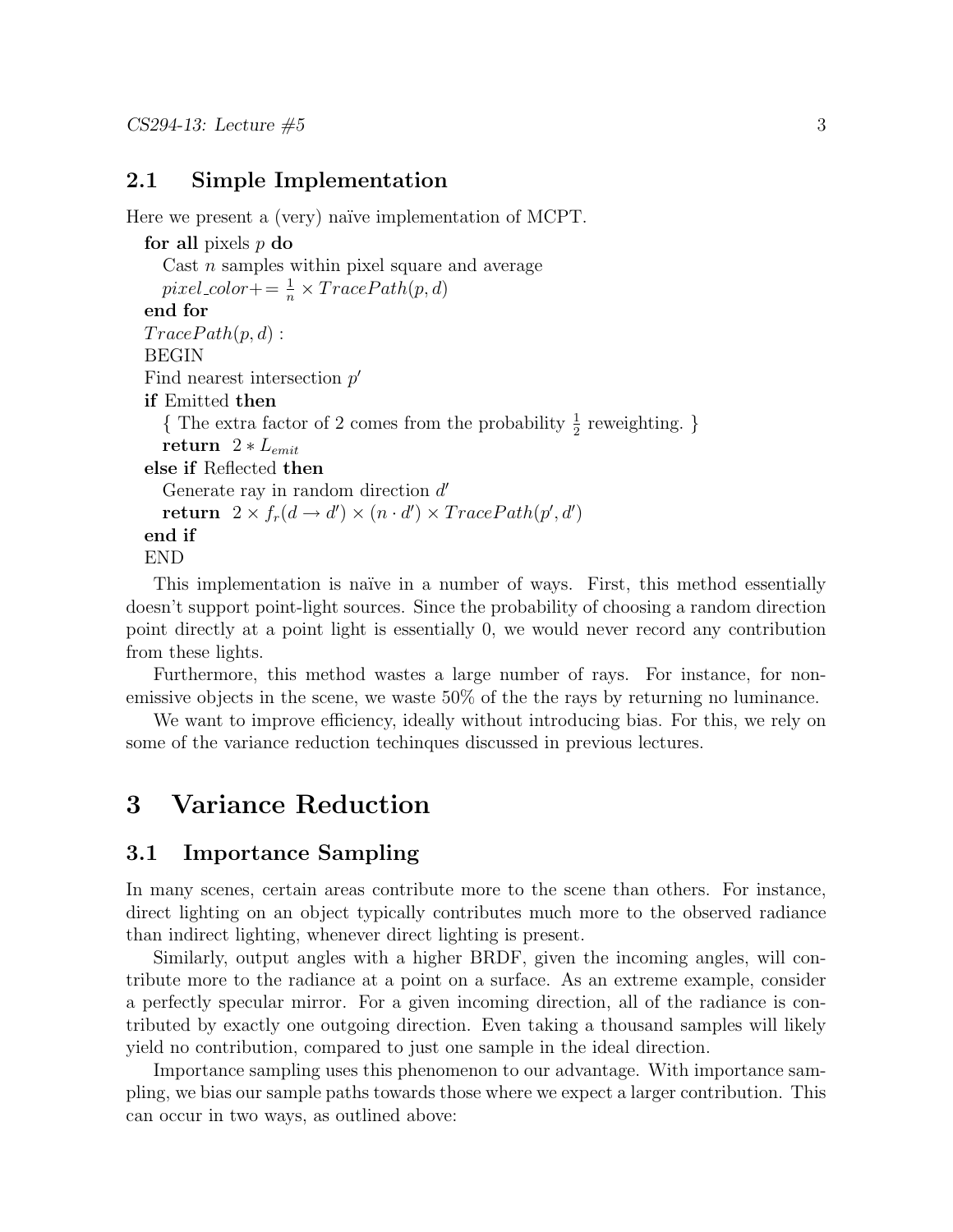On a "macro" level, we can change our bias towards reflected vs. emitted contributions, or we can cast more rays toward light sources. On a "micro" or "local" level, we use importance sampling on the BRDF to choose ray directions.

In order to keep our estimate unbiased, we need to weight our estimates by the inverse of the probability that they were picked. In other words, samples from low-probability areas are given a higher weight becuase they are more representative than the many samples from high-probability areas. This is no different from the original algorithm, where we used the factor fo 2 to compensate for the 50% probability of choosing either path.

#### 3.1.1 "Macro"-level Importance Sampling'

Let's apply importance sampling to the previously outlined algorithm:

```
TracePath(p, d):
BEGIN
Find nearest intersection p'if L_e = (0, 0, 0) then
   p_{emit} := 0else
   p_{emit} := 0.9end if
if rand() < p_{emit} then
   \textbf{return}~~\frac{1}{p_{emit}} \times L_{emit}else
   Generate ray in random direction d'\textbf{return} \;\; \frac{1}{1-p_{emit}} \times f_r(d \to d') \times (n \cdot d') \times TracePath(p', d')end if
END
```
Aside: Do we want to sample regions with high values or high variance? In practice, finding high-value regions is easier.

#### 3.1.2 'Micro"-level Importance Sampling

To reflect the importance of direct lighiting, we can try the following variation:

```
Reflected Ray variation:
 Pick a light source
 Trace a ray toward the light
  Trace a ray not hitting the light (via rejection sampling)
  1/(solid angle) for ray to light source
  (1 - above) for non-light ray
  Also include an extra factor of two, to compensate for shooting two rays
```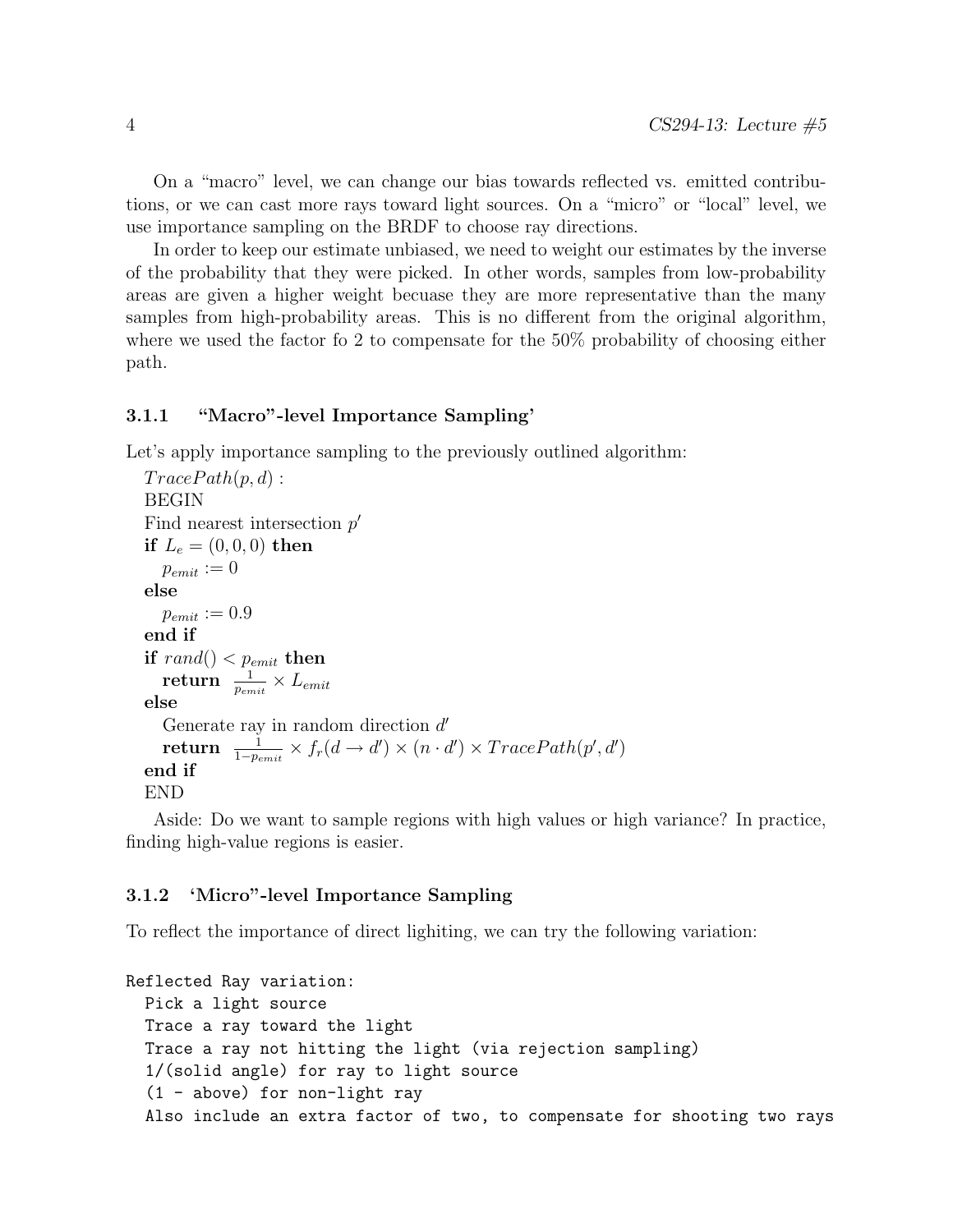In some sense, this happens naturally anyway (show picture). However, this algorithm uses two rays on each iteration, rather than one, to decrease variance.

#### 3.2 Russian Roulette

In addition to importance sampling, we can exploit other techniques to decrease variance.

In Russian roulette, we decrease the number of rays by terminating some rays prematurely and giving them extra weight. Specifically we choose a probability  $p_{term}$ . We keep track of the cummulative weight in TracePath, and once weight  $\langle p_{term},$  we terminate the path, weighting it by  $1/(1-p)$ . Note that, using the terminated X' as an estimator for  $X$ , we have

$$
\mathbb{E}[X'] = p * 0 + (1 - p) * \frac{\mathbb{E}[X]}{1 - p} = \mathbb{E}[X]
$$
 (1)

Thus, Russian roulette is also unbiased.

### 3.3 Path Tracing with Direct Lighting

In this modification, we add the direct lighting contribution on every iteration of  $TracePath$ , rather than stochastically in some iterations.

```
Step 1:
 Choose a camera ray r := (x, y, u, v, t)weight := 1L = \vec{0}Step 2:
 Find surface-ray intersection p
Step 3:
 L += weight \times L[light\_sources]weight \times = reflectanceChoose r'based on the BRDF(p,r)goto Step 2
```
### 4 Path Tracing Extensions

We briefly describe further extensions to the path-tracing algorithm, to improve the speed and quality of the resulting image.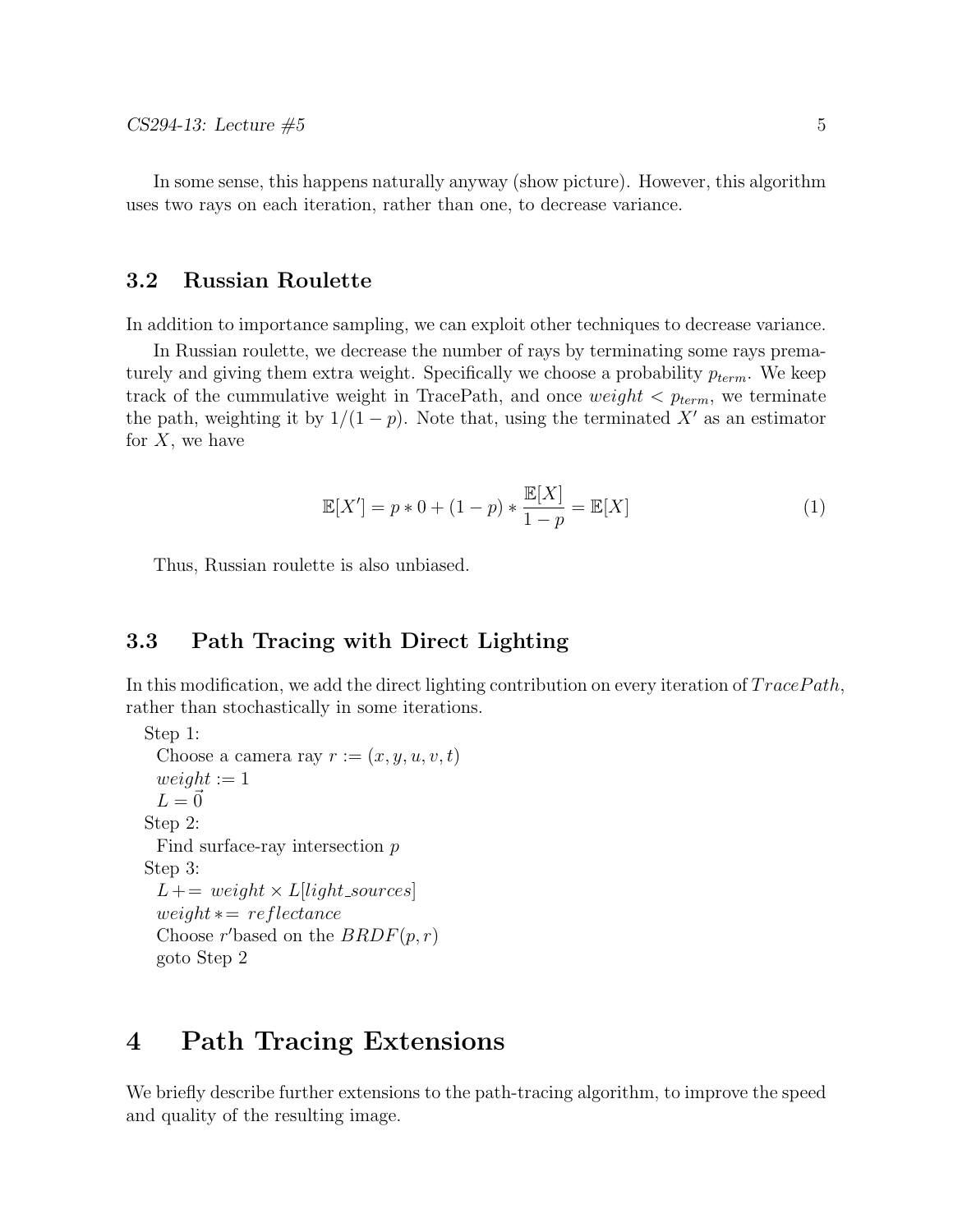### 4.1 Unbiased Extensions

### 4.1.1 Bi-Directional Path Tracing

Some of our previous variations accounted for the importance of direct lighting and weighed it appropriately. Similarly, some indirect lighting effects may be difficult to happen upon when tracing rays from the eye. In bi-directional path tracing, we sample paths starting at both the eye and the lights in the scene.



Figure 3: This image was rendered using bi-directional path tracing.

### 4.1.2 Metropolis Light Transport

Following on this idea of "backward" tracing, the Metropolis Light Tranpsort (MLT) algorithm similarly traces paths starting at the scene lights. The algorithm generates a sequence of paths by mutating a current path with some chosen probability of acceptance. The algorithm is particularly efficient when the scene is largely lit by indirect illumination. The Veach paper on MLT is [here.](http://graphics.stanford.edu/papers/metro/)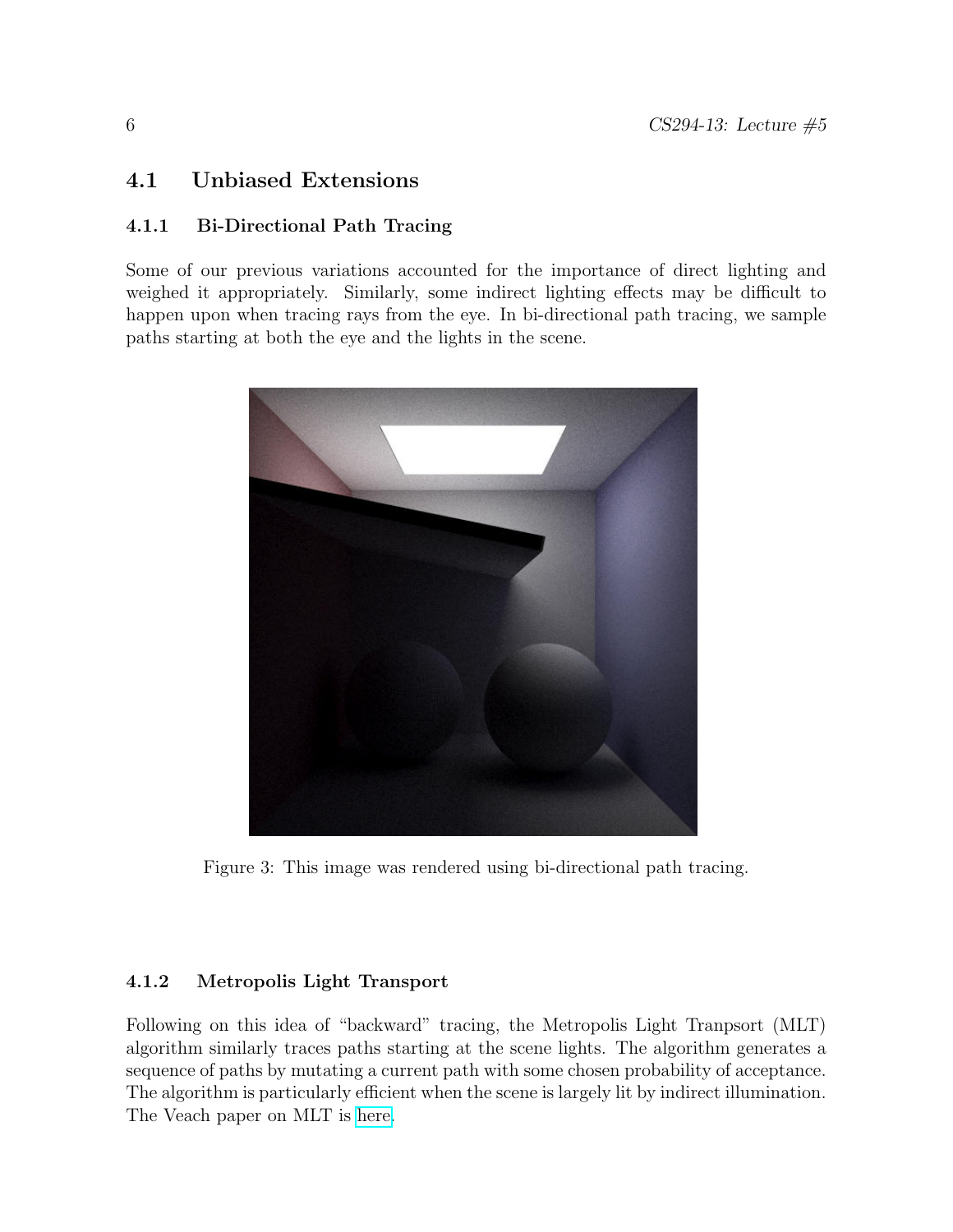### 4.2 Biased, Consistent Extensions

Even if an estimator  $T_N(X_1, \ldots, X_N)$  for X is biased, it can still be acceptable if it is consistent. An estimator  $T_N$  is consistent if

$$
lim_{N->\infty}T_N(X_1,\ldots,X_N)=X
$$

. That is, a consistent estimator approaches the correct value in the limit.

#### 4.2.1 Noise Filtering

In path tracing images, most of the noise is due to indirect illumination over multiple bounces, rather than direct illumination. By separating the direct and indirect contributions and applying noise-reducing algorithms on the latter, we can significantly reduce noise in the image without blurring the entire image significantly. The UCSD Graphics page contains a [useful reference.](http://graphics.ucsd.edu/~henrik/papers/filtering_path_tracing/)

#### 4.2.2 Adaptive Sampling

In adaptive sampling, we devote extra samples to pixels where we have high variance.

#### 4.2.3 Irradiance Caching

Irradiance caching takes advantage of the observation that indirect illumination typically more slowly over a surface than direct illumination. With irradiance caching, we store the results of indirect illumination samples, and use these samples as estimates for nearby points. Using this method, we only compute indirect illumination in areas where we don't have enough estimates, saving significant computational effort. One reference for irradiance caching is given [here.](http://www.graphics.cornell.edu/~jaroslav/papers/2008-irradiance_caching_class/index.htm)



Figure 4: On the left is an image rendered using irradiance caching. On the right, the points where the indirect illumination estimates were cached are visualized on the image.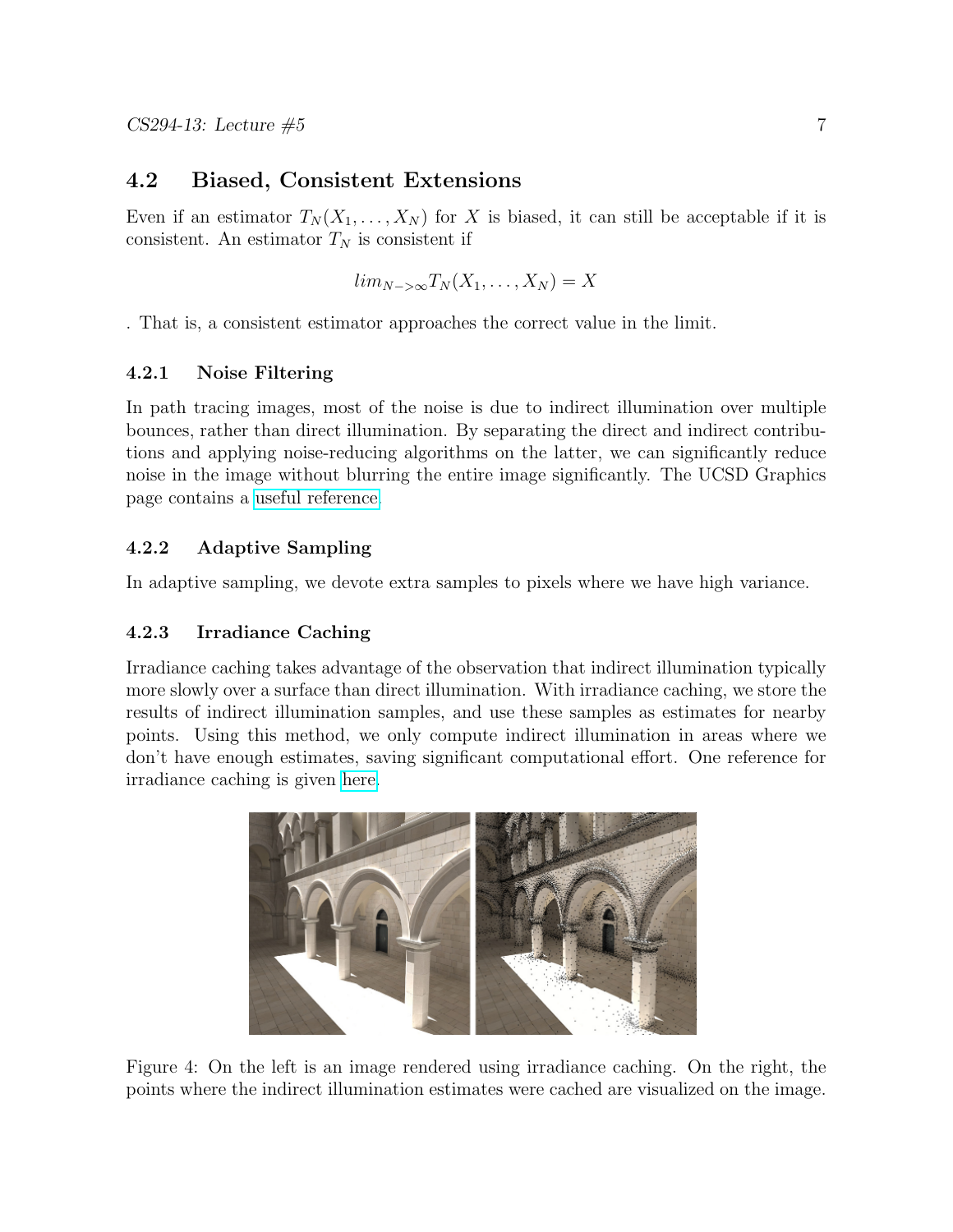## 5 2D Sampling Techniques

We use sampling in a number of ways during path tracing. For instance, we might takes samples with a pixel, on the lens, over an area light source, or over a projected solid angle.

We can generate random directions over a hemisphere via two methods: rejection sampling and inversion. (We've seen these two methods in previous lectures as well.)

### 5.1 Rejection Sampling

In essence, we generate random numbers in the cube, reject elements outside of the sphere, normalize, and flip to the proper hemisphere if necessary.

- 1: Generate  $(x, y, z), x, y, z \in [-1, 1]$
- 2: Reject if  $x^2 + y^2 + z^2 > 1$
- 3:  $(x', y', z') := Normalize(x, y, z)$
- 4: Flip if  $(x', y', z') \cdot \vec{n} < 0$

Note that rejection sampling only works for uniform distributions. The inversion method, shown below, will generalize to non-uniform distributions.

### 5.2 Inversion Method

For the upper hemisphere, we have:

$$
1 = \frac{1}{2\pi} \int_0^{2\pi} \int_0^{\frac{\pi}{2}} \sin \theta \, d\theta \, d\phi
$$
  
= 
$$
\int_0^{\frac{\pi}{2}} \sin \theta \, d\theta \int_0^{2\pi} \frac{1}{2\pi} \, d\phi
$$
  
= 
$$
\int_0^{\frac{\pi}{2}} p(\theta) \, d\theta \int_0^{2\pi} q(\phi) \, d\phi
$$

where  $p(\theta) = \sin(\theta)$  and  $q(\phi) = \frac{1}{2\pi}$  are the separable probability distribution functinos. These yield cumuluative distributions functions of

$$
P(x) = \int_0^x p(\theta) d\theta
$$
  
= -\cos \theta]\_0^x  
= 1 - \cos x

and